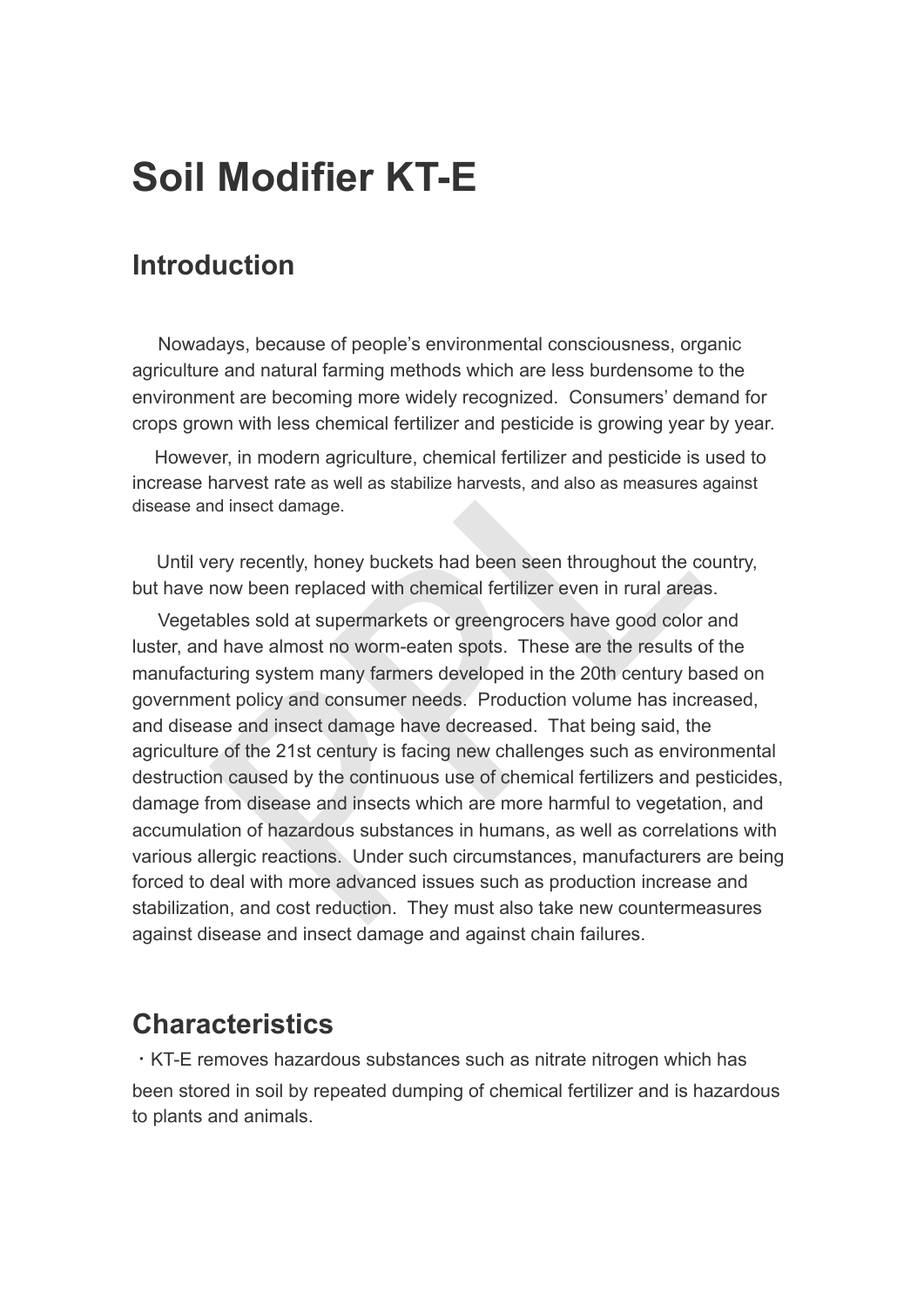・KT-E decreases the use of chemical fertilizers and pesticides even if only slightly.

 By multi-dumping chemical fertilizer into soil, extremely highly toxic substances such as nitrate nitrogen are stored in soil. They destroy the original ecosystem of soil to a great degree, and as a result, microorganisms useful to crops decrease, and only specific pathogens and pests easily thrive. Suppressing excess use of chemical fertilizer is the basis of soil making, and it can lead to environmental protection.

are some fertilizers plants can absorb directly. However, mo<br>
are decomposed by microorganisms in soil and replaced in a<br>
re being absorbed by plants. If we could raise the efficiency<br>
sition by microorganisms, we could de There are some fertilizers plants can absorb directly. However, most fertilizers are decomposed by microorganisms in soil and replaced in a certain form before being absorbed by plants. If we could raise the efficiency of decomposition by microorganisms, we could decrease the use of chemical fertilizer.

 Soil modifier KT-E has the effect of adjusting microorganism balance in the soil. There are some data indicating it is possible to reduce the use of chemical fertilizer with the use of KT-E.

※This is not to guarantee a 50% reduction in the use of chemical fertilizer under any circumstances.

# **Growth Comparison by relative amounts of Fertilizer and KT-E**

Crop: rice

| <b>Process</b>                                                            | <b>Number of</b><br>grains per<br>plant | <b>Fruition Rate Plant Height</b><br>(% ) | (cm) | <b>Weight of</b><br>1,000 grains<br>(g) | <b>Harvest Rate</b><br>(%) |
|---------------------------------------------------------------------------|-----------------------------------------|-------------------------------------------|------|-----------------------------------------|----------------------------|
| <b>Target Area</b>                                                        | 104.5                                   | 82.2                                      | 15.1 | 23.5                                    | 100                        |
| Use of $KT-E$ (3g/m <sup>2</sup> )                                        | 92                                      | 90.6                                      | 16.1 | 25.4                                    | 138.8                      |
| Use of compound fertilizer<br>$(50g/m^2)$                                 | 101.7                                   | 92.8                                      | 16.2 | 24.1                                    | 161.3                      |
| Use of compound fertilizer<br>$(50g/m^2)$<br>$H$ KT-E(3g/m <sup>2</sup> ) | 111.7                                   | 95.7                                      | 16.9 | 25.1                                    | 216.0                      |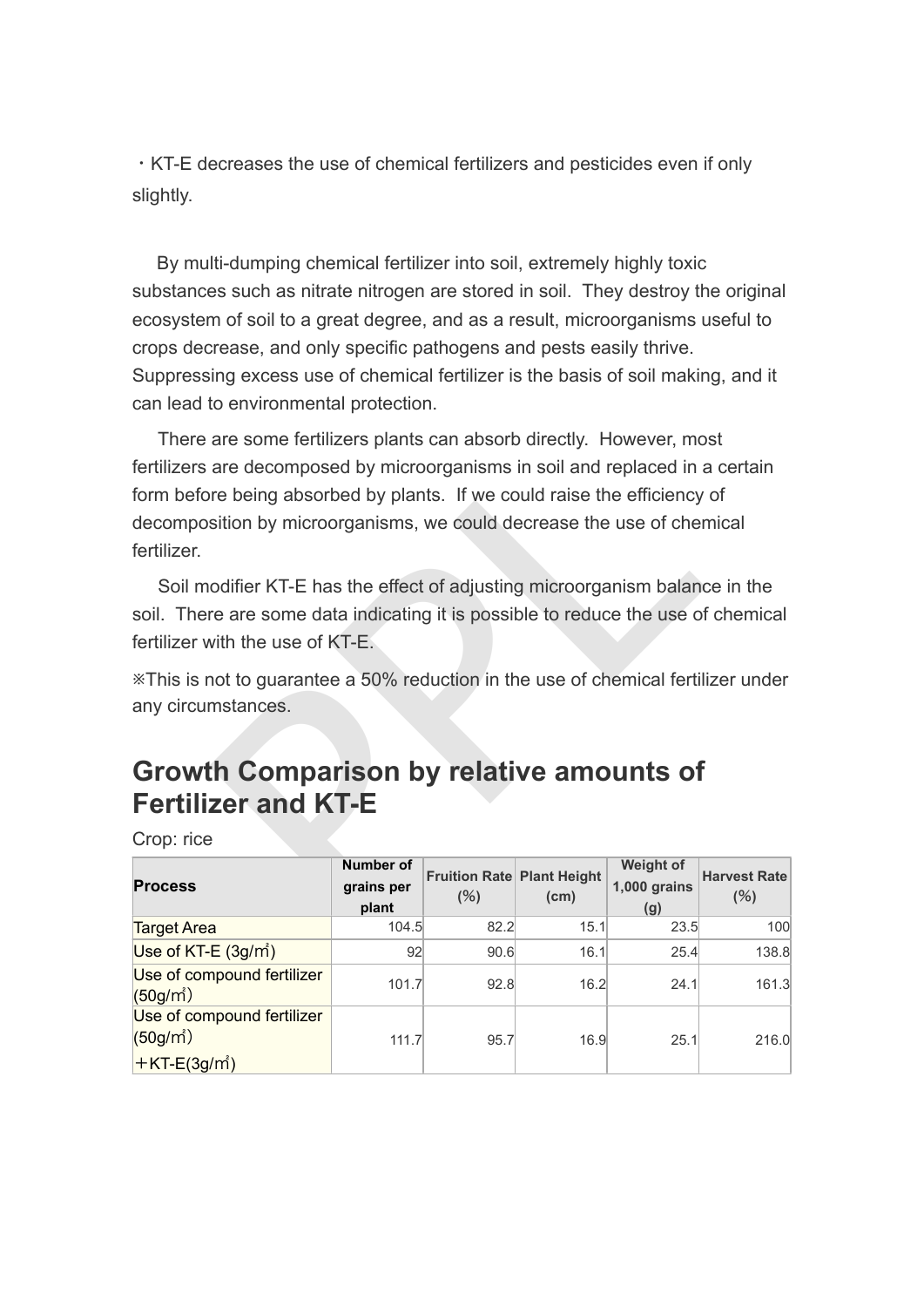| Use of compound fertilizer<br>$(25g/m^2)$ |       |      |      |      |       |
|-------------------------------------------|-------|------|------|------|-------|
| $+KT-E(3g/m^2)$                           | 107.3 | 94.5 | 16.7 | 25.5 | 186.8 |
| • With half the amount of                 |       |      |      |      |       |
| fertilizer, size of harvest went          |       |      |      |      |       |
| up 80%.                                   |       |      |      |      |       |

#### Crop: Chinese cabbage

|                                                                                                                                                                          | <b>Average Weight of Head</b> | <b>Yield per Unit</b> |  |  |  |  |
|--------------------------------------------------------------------------------------------------------------------------------------------------------------------------|-------------------------------|-----------------------|--|--|--|--|
| <b>Process</b>                                                                                                                                                           | (kg)                          | (kg)                  |  |  |  |  |
| <b>Target Area</b>                                                                                                                                                       | 1.8                           | 7016                  |  |  |  |  |
| Use of KT-E (3g/m <sup>2</sup> )                                                                                                                                         | 3.0                           | 11694                 |  |  |  |  |
| Use of compound fertilizer $(30g/m)$                                                                                                                                     | 3.1                           | 12084                 |  |  |  |  |
| Use of compound fertilizer (30g/m <sup>2</sup> )                                                                                                                         | 4.2                           | 16372                 |  |  |  |  |
| $+$ KT-E(3g/m <sup>2</sup> )                                                                                                                                             |                               |                       |  |  |  |  |
| Use of compound fertilizer (18g/m <sup>2</sup> )                                                                                                                         | 3.7                           | 14423                 |  |  |  |  |
| $HET-E(3g/m^2)$                                                                                                                                                          |                               |                       |  |  |  |  |
| Compound fertilizer contains 15% nitrogen, 15% phosphorus and 15%                                                                                                        |                               |                       |  |  |  |  |
| potassium.                                                                                                                                                               |                               |                       |  |  |  |  |
| Adjusting the ecological balance in soil and creating an environment amenable<br>to beneficial microorganisms and small animals can lead to improvement of<br>fertility. |                               |                       |  |  |  |  |
| <b>Crop Immunity Improvement</b>                                                                                                                                         |                               |                       |  |  |  |  |
| Improvement in pathogen immunity                                                                                                                                         |                               |                       |  |  |  |  |
| • Improvement in pest resistance                                                                                                                                         |                               |                       |  |  |  |  |

# **Crop Immunity Improvement**

- ・**Improvement in pathogen immunity**
- ・**Improvement in pest resistance**

Vegetation has its own natural immunity, and crops naturally have the ability to fight disease and pests. Like animals, vegetation can grow healthy and strong by ingesting the necessary amount of nutrients, as opposed to use of medicine, and it exerts defense against disease and insect damage.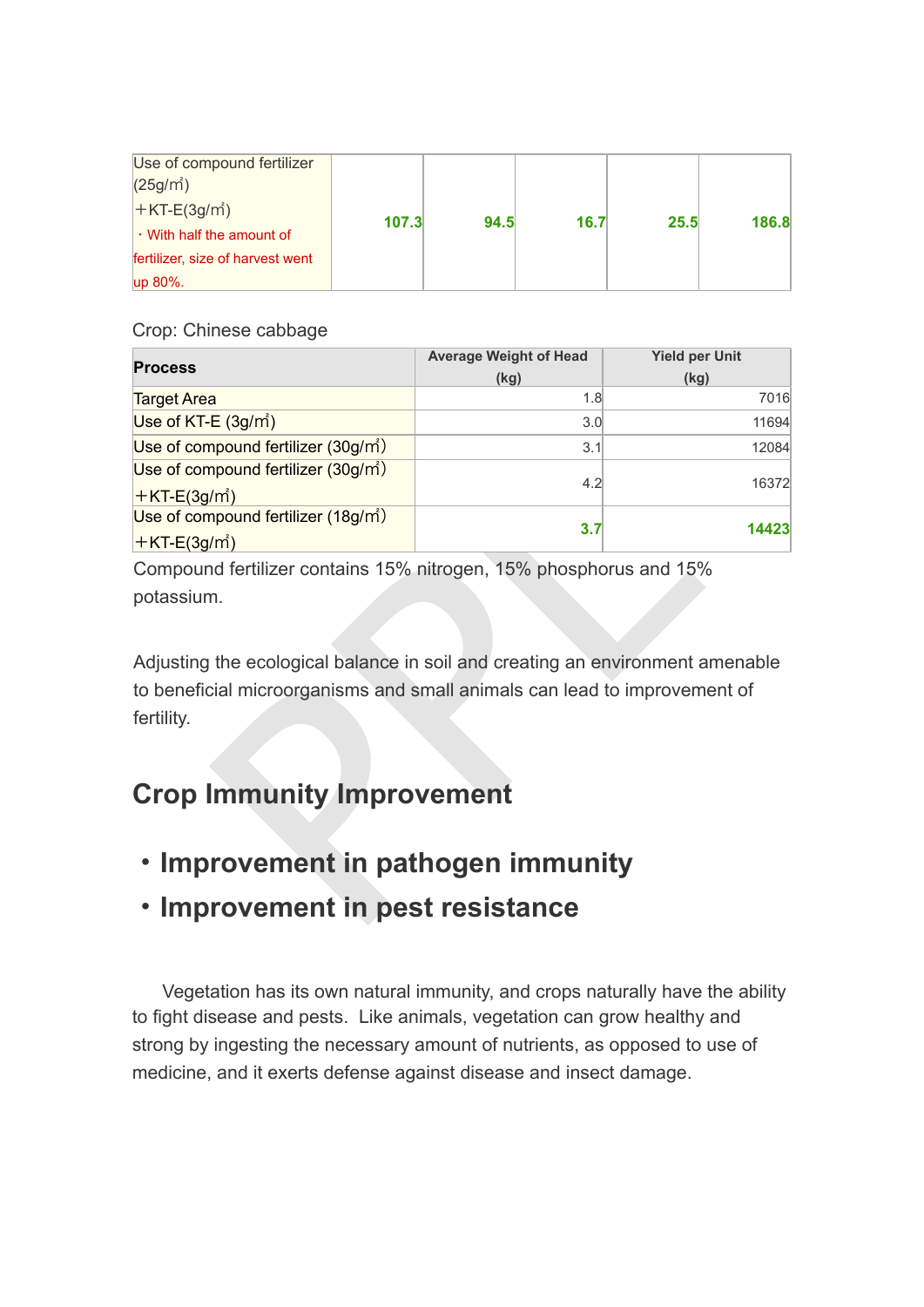In agriculture, specific treatments against specific disease and insects are necessary at times. However, excess use of pesticides could destroy the ecological balance in soil.

 If crops' vitality increases, and if it becomes possible to prevent diseases by exerting defensive capability, we can decrease the use of pesticides. Bacillus Subtilis contained in soil modifier KT-E is known to have the ability to protect crops from pathogens. KT-E not only has this ability of Bacillus Subtilis but also helps vegetation to efficiently absorb nutrition from soil and stimulates healthy growth of vegetation.

 KT-E supports the organic cultivation and organic and natural agriculture of the 21st century, and facilitates not only environmental protection through microorganism-assisted fertility improvement but also healthy growth of crops.

With the help of KT-E, vegetation absorbs sufficient nutrition and raises vitality. Increased crop yields and improved taste have been confirmed among a variety of crops.

#### **Effect of Bacteria**

upports the organic cultivation and organic and natural agric<br>century, and facilitates not only environmental protection thro<br>anism-assisted fertility improvement but also healthy growth ne<br>help of KT-E, vegetation absorbs Normally, many types of bacteria inhabit soil. KT-E contains bacteria taken from soil and then sorted and mixed. These bacteria interact and have an important effect on plant growth.

 The bacteria contained in KT-E inhabit plant roots and multiply by decomposing and absorbing nutrients in soil, and in the process generate nutrients and supply them to plant roots. The vegetation gains vitality by absorbing sufficient nutrients from KT-E.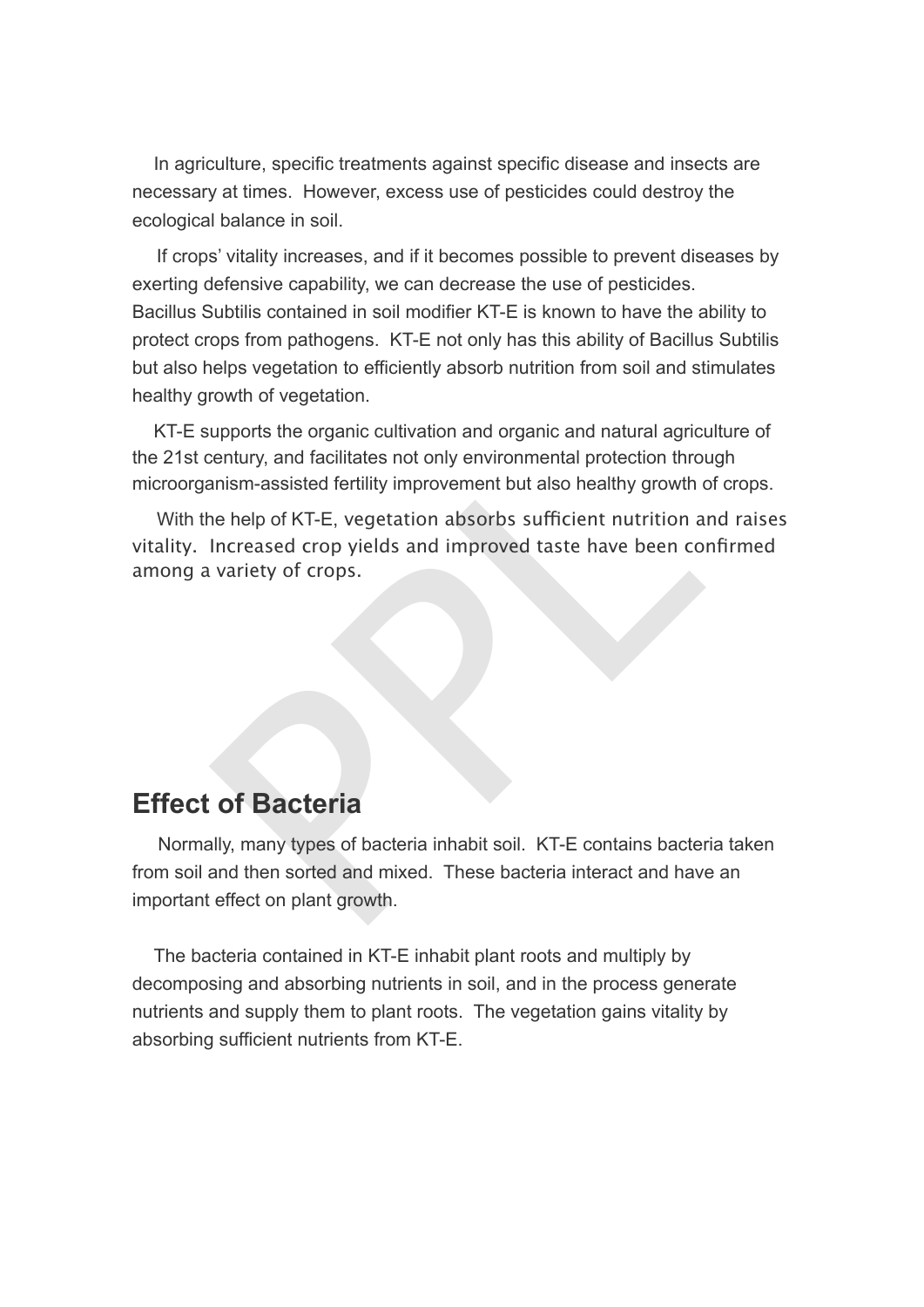### **Test Items**

Eggplants, tomatoes, cucumbers, green onions, soy beans, carrots, corn, melons, potatoes, rice, green peppers, pea sprouts, Chinese chives and many other items have been evaluated regarding effectiveness. As a result of farmland testing, a small to 40% increase in crop yields, quality improvement (including taste), and a decline in pest damage were confirmed in all cases.

#### **Partial Test Result**

|                                                                                                                                                                                                                                                       |                  |                  | <b>Komatsuna</b> |               | <b>Garden Radish</b> |          |      |  |
|-------------------------------------------------------------------------------------------------------------------------------------------------------------------------------------------------------------------------------------------------------|------------------|------------------|------------------|---------------|----------------------|----------|------|--|
| <b>Unit</b><br><b>Test Item</b>                                                                                                                                                                                                                       | Standard<br>Area | <b>Test Area</b> | Ratio            | Standard Area | <b>Test Area</b>     | Ratio    |      |  |
| Weight                                                                                                                                                                                                                                                | g                | 57.85            | 63.18            | 1.09          | 37.85                | 55.52    | 1.47 |  |
| <b>Moisture</b>                                                                                                                                                                                                                                       | $\frac{0}{0}$    | 93.7             | 92.4             | 0.99          | 92.7                 | 93.7     | 1.01 |  |
| Potassium                                                                                                                                                                                                                                             | mg/100g          | 540(312)         | 604(382)         | 1.22          | 642 (243)            | 608(338) | 1.39 |  |
| Weight is the number of grams per pot (three plants). For komatsuna, only the                                                                                                                                                                         |                  |                  |                  |               |                      |          |      |  |
| edible part is considered. For garden radish, leaves are included. For items                                                                                                                                                                          |                  |                  |                  |               |                      |          |      |  |
| not listed, weight is the number of grams per 100g of the edible part.                                                                                                                                                                                |                  |                  |                  |               |                      |          |      |  |
| The parenthesized numbers are calculated by multiplying the number of grams                                                                                                                                                                           |                  |                  |                  |               |                      |          |      |  |
| per 100g by the weight.                                                                                                                                                                                                                               |                  |                  |                  |               |                      |          |      |  |
| Ratio is calculated by dividing the parenthesized number of the test area by the                                                                                                                                                                      |                  |                  |                  |               |                      |          |      |  |
| parenthesized number of the standard area.                                                                                                                                                                                                            |                  |                  |                  |               |                      |          |      |  |
|                                                                                                                                                                                                                                                       |                  |                  |                  |               |                      |          |      |  |
| <b>Mechanism for Improving Crop Yields</b>                                                                                                                                                                                                            |                  |                  |                  |               |                      |          |      |  |
| Several kinds of soil bacteria (Bacillus.spp) are blended in KT-E at a specific<br>rate. In recent academic papers, it is reported that these soil bacteria blended<br>in KT-F perform a physiological function in improving crop vields (a number of |                  |                  |                  |               |                      |          |      |  |

# **Mechanism for Improving Crop Yields**

 Several kinds of soil bacteria (Bacillus.spp) are blended in KT-E at a specific rate. In recent academic papers, it is reported that these soil bacteria blended in KT-E perform a physiological function in improving crop yields (a number of cases were reported in the past couple of years). Even currently, new data regarding the soil bacteria used in KT-E are being accumulated at research institutes around the world in the same way as other bacteria, and to date the following basic facts have become apparent.

Bacillus microorganisms in KT-E are considered to be among plant growthpromoting rhizosphere cell groups (PGPR), and the influences PGPR exert on plants (crops) are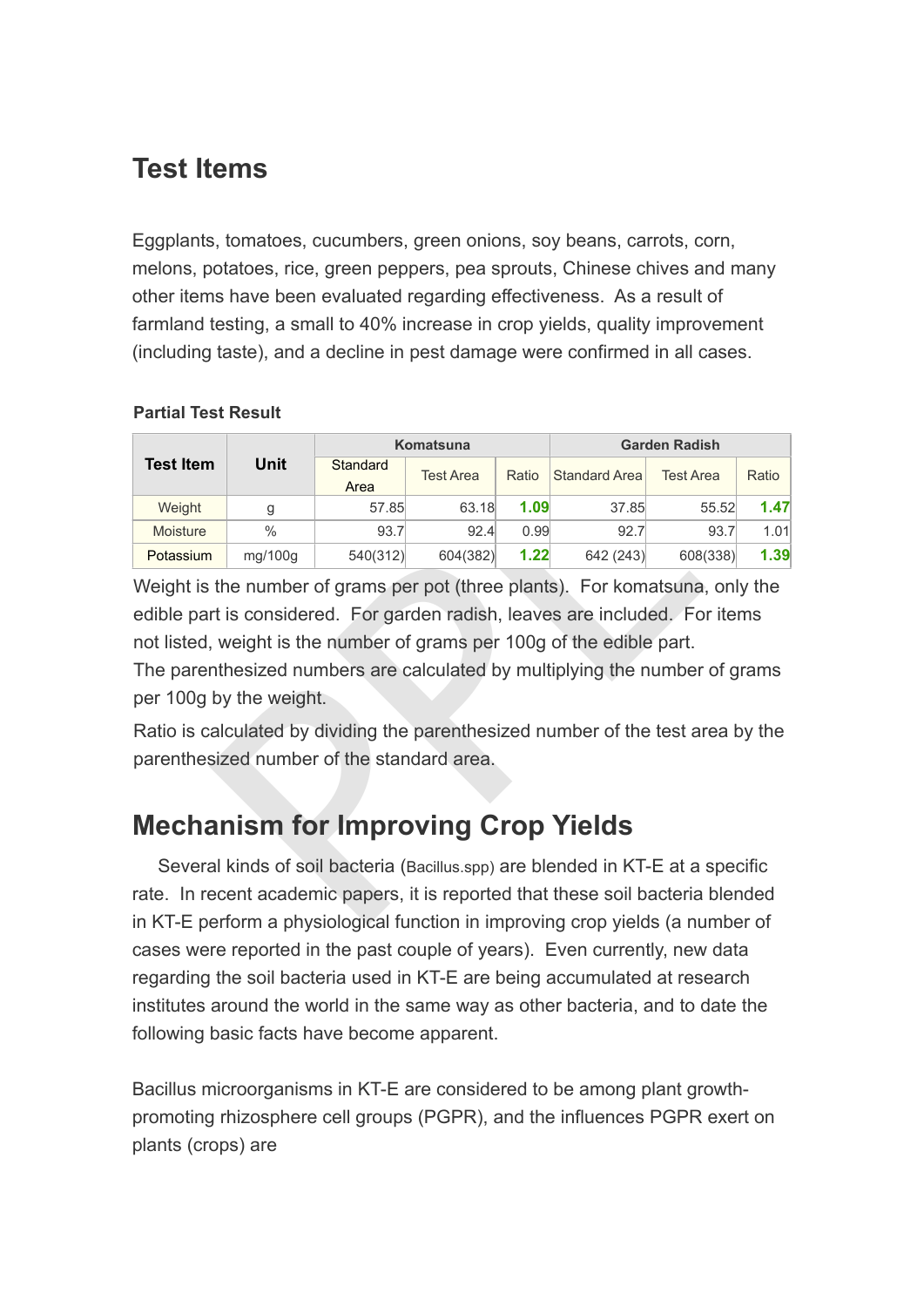(1) PGPR changes unavailable-formed nutrients that plants cannot utilize to available-formed nutrients that plants can utilize.

(2) The value of above-ground parts and underground parts, which is one of the indexes that shows growth degree of plants, increases in proportion to the number of microorganisms.

(3) The secretion of microorganisms is a plant hormone influencing plant physiology.

(4) There is a possibility that secondary metabolites contribute to plants' disease resistance.

By the function of (1), plants can efficiently absorb nutrients contained in soil.

(2) indicates that more growth can be anticipated with the existence of microorganisms in soil.

(3) indicates facilitated plant growth is expected due to the influence on plant physiology.

In the case of (4), plants' healthy growth is expected when the soil condition is adjusted by microorganisms.

By growing crops by using KT-E, it may be inferred that the functions mentioned above influence one another and facilitate plant growth.

e function of (1), plants can efficiently absorb nutrients contain<br>licates that more growth can be anticipated with the existenc<br>organisms in soil.<br>licates facilitated plant growth is expected due to the influence<br>ology.<br>c **Soil modifier KT-E can create animate soil that is tolerant to chain failure, and immunity to pests rises due to healthy growth of vegetables and fruit trees.**

# **Protection against Chain Failure**

#### **What is chain failure?**

Chain failure is the generic term for the phenomenon of poor growth which occurs when the same crop is grown on the same soil successively. Three common causes are listed below.

# **The Causes of Chain Failure**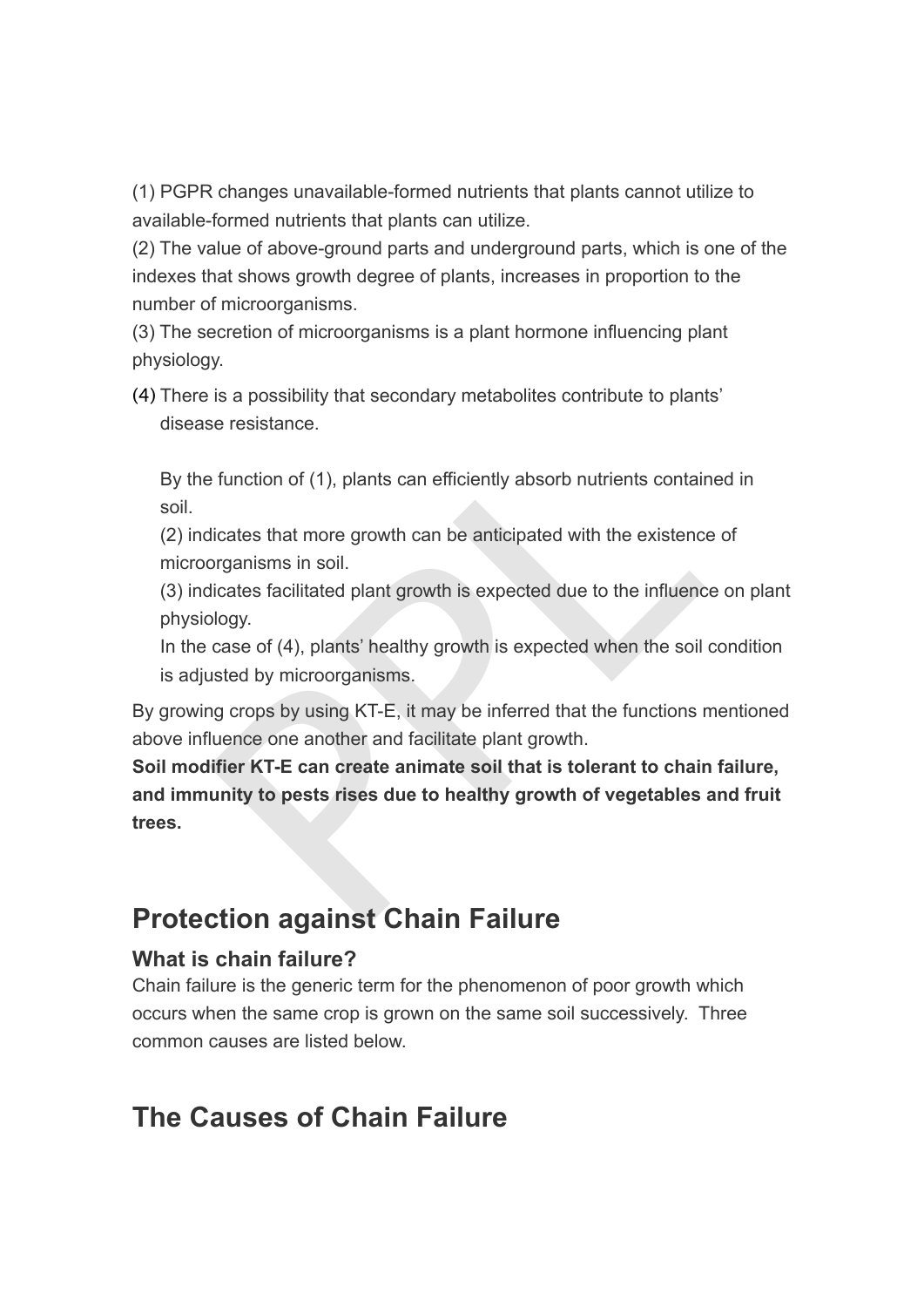・Through the continued existence of an environment amenable to specific pathogens and pests, such pathogens and pests multiply and ruin crops.

・When crops continually absorb a specific nutrient, deviation of the nutrient occurs.

・Specific toxins that crops emit are stored. Toxins can be divided roughly into two kinds, toxins (such as potatoes or radish emit) emitted as a defense against pests, and toxins emitted to inhibit other plants' growth.

 Besides the above mentioned causes, in recent years, the accumulation of salts occurring especially from multi-throwing of chemical fertilizer has been remarked upon as a cause.

 To avoid chain failure, it is necessary to conduct crop rotation or leave land fallow at certain intervals and rotate arable lands in order to naturally decompose toxins and bases and to store nutrients and wait until pathogens and pests decrease.

#### **Countermeasure against Chain Failure Caused by Soil Bacteria**

I upon as a cause.<br>
Solid chain failure, it is necessary to conduct crop rotation or leadertain intervals and rotate arable lands in order to naturally<br>
se toxins and bases and to store nutrients and wait until path<br>
stace Other than crop rotation, one of the countermeasures since ancient times conducted during soil production is to plow fallen leaves and rice straw into agricultural fields. Fallen leaves and rice straw contain a large amount of Bacillus Subtilis, which has attracted attention in recent years and has the capability to decompose organic matter. Moreover, the ability to prevent penetration of pathogens into plants has received recent notice.

 **In order to facilitate such capabilities made possible by Bacillus Subtilis, four more kinds of natural soil bacteria are formulated into KT-E to enhance the capability to adjust the balance of bacteria in soil.**

 KT-E also contains an extremely large number of Bacillus Subtilis. 700 million bacteria (including Bacillus Subtilis and others) are contained in one gram of KT-E, which is an overwhelming amount compared to other general microbial materials. These bacteria operate intensively around crop roots and make a greater effect possible.

### **Facilitating Crumb Structure of Soil**